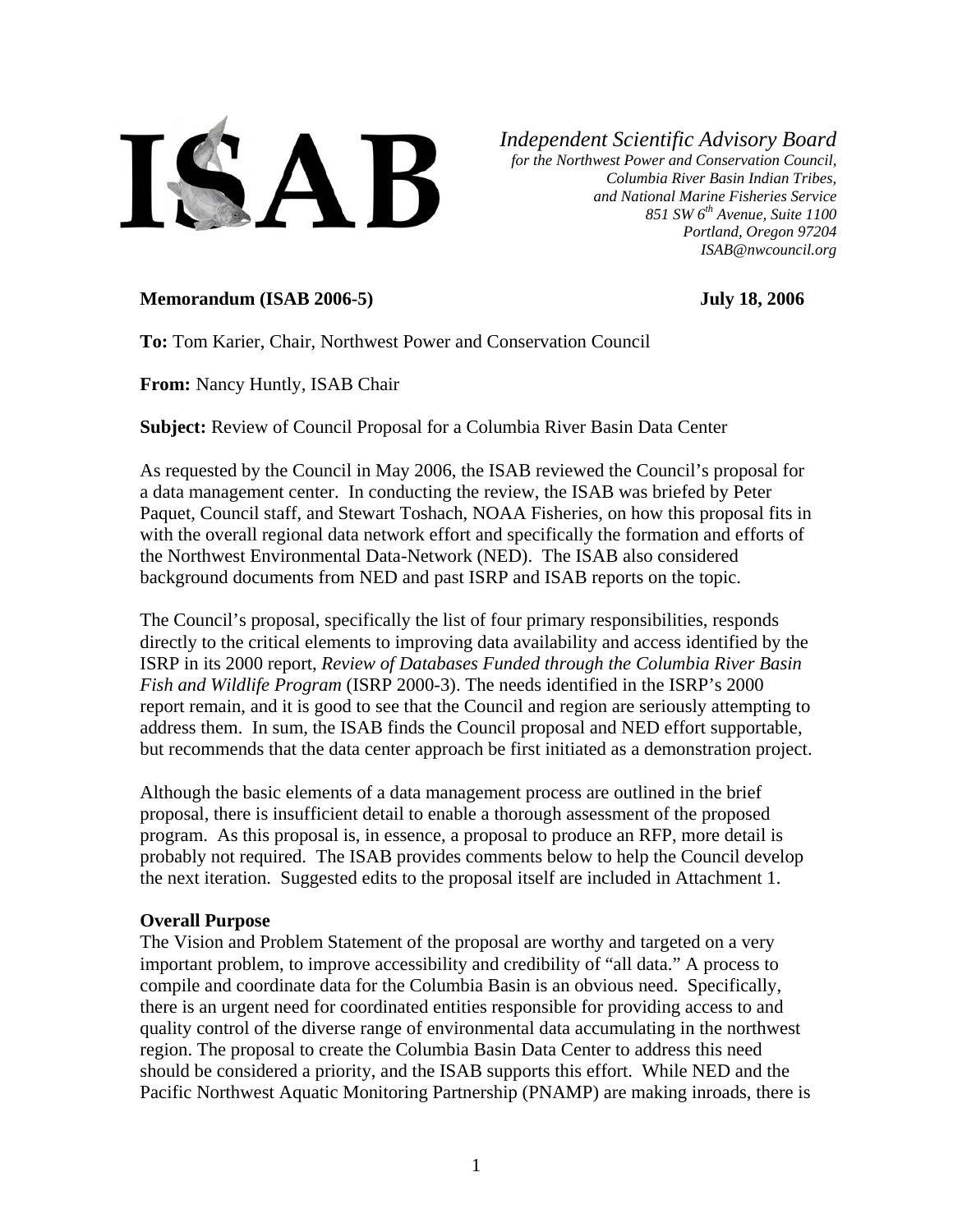an obvious need to move ahead quickly, even on a smaller scale as a demonstration project. The proposed data center could be key to making progress.

#### **Regional Participation and Sustainable Financial Support**

The development of a data center that involves so many different parties and entities needs careful thought about objectives and priorities. Before the RFP is generated, the key organizations collecting data in the basin should be in agreement that they will participate in the data center. The effort will certainly fail if even one of the major research/monitoring efforts in the basin refuses to be included in the program.

It will likely be difficult for the proposed data center to deal with inter-agency differences at the beginning. For example each agency has specific data gaps, and it would not be effective for the proposed data center to identify them – a bottom up approach may be needed since staff of the proposed data center probably could not understand the nuances of all individual agency requirements and mandates, at least at the start. Top down leadership is also needed to provide consistent support.

A show of support involves considerably more than an MOU to "share data." In this case, several "entities" have to invest resources on an ongoing basis, or it won't be sustainable. If parties operate in self-protective mode, this well-intentioned and forward-looking effort will eventually fold, for lack of support.

Someone needs to share with the Council what is needed, perhaps even identifying the target "entity" audience. How many people? How many years? How much equipment and supplies? How big an operation? How should they staff it? How is it to articulate between the primary producers and the end users? What is in it for the various players? How do we get the value added, above and beyond warehousing (portaling) data? "Build it and they will come" won't sell and is not a scientifically defensible approach.A more explicit plan for who is involved and why is needed up front in the proposal. An explicit implementation plan should include a pilot project as a first step.

#### **Existing Databases: StreamNet**

The Council proposal needs to clarify how existing data management efforts, like StreamNet, will interact with the proposed data center. Will these existing efforts be subsumed by the data center? Will existing projects continue their current data management functions and link their databases with the data center? Will there be significant overlap in responsibilities that will hamper the effectiveness of the data center? Subsuming these existing projects with a central data center was explicitly recommended against in the ISRP's 2000 report. The Council's proposal does not seem to suggest subsuming existing projects but seems oriented to addressing issues raised in the ISRP's 2000 report. The relationship of this proposal with existing efforts, however, should be resolved explicitly before releasing the RFP. Perhaps, the databases to be included in this effort should be listed in the next iteration.

Specifically, one of the ISAB's concerns with the proposed large web-based data information system is that it seems very similar and potentially redundant with the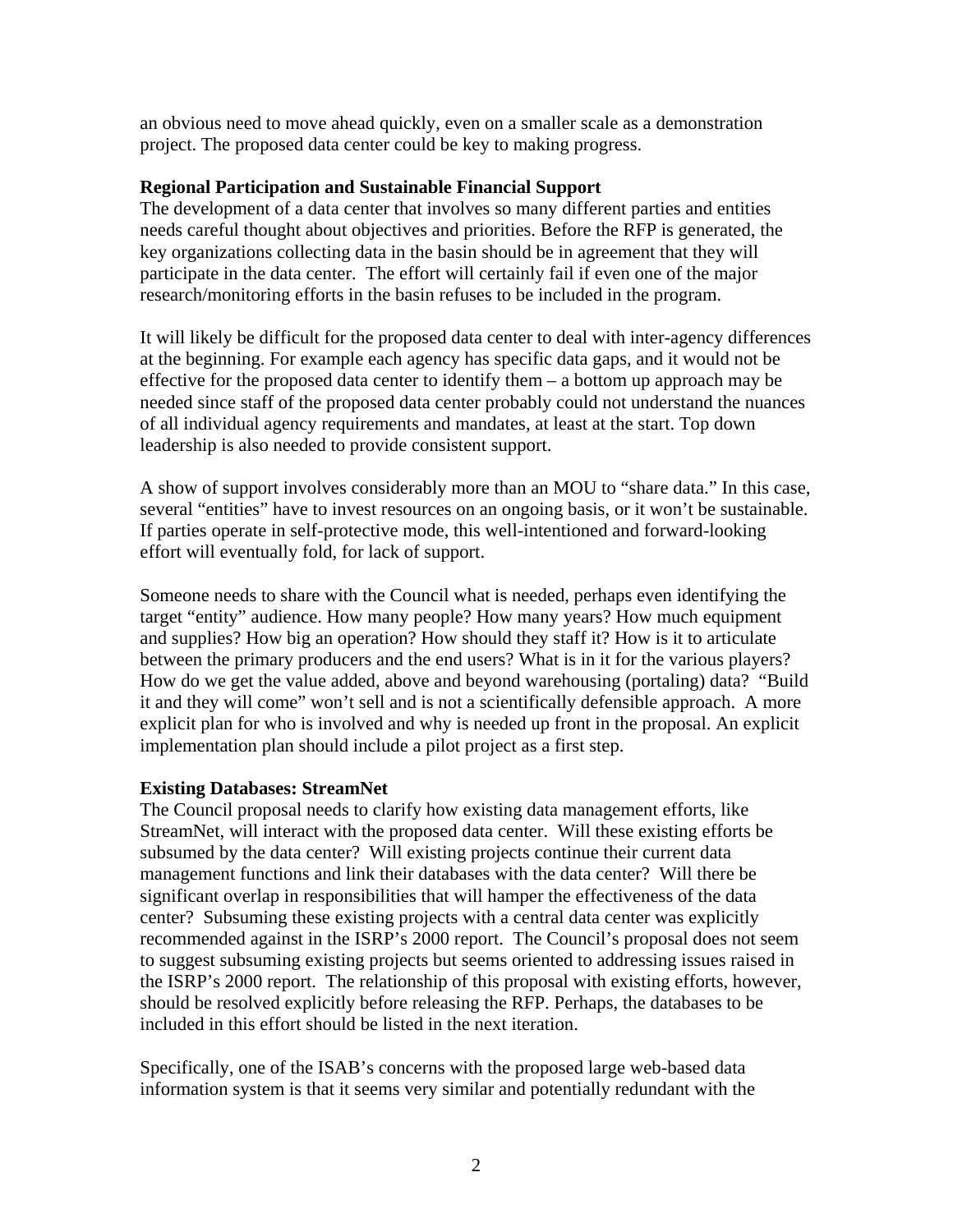StreamNet project. The StreamNet project is currently under review by the ISRP in the FY 2007-2009 project selection process. Although StreamNet has been responsive to past ISRP reviewers and is continually improving, reviewers have had problems in the past using StreamNet to get information due to corrupt files, the interactive map site not working, and a variety of other limitations. It is not clear from the Council's proposal that the proposed data management center will be better positioned than StreamNet to address data gaps and the need for broad access to data.

#### **Incentives for Participation**

How will the Program ensure project compliance for data entry and metadata entry? If the data in a standard format and metadata are required contractual deliverables and the need to meet this responsibility is enforced (by terminating projects that do not supply the deliverables or withholding a percentage of BPA contract funds), then the data and metadata should be supplied. If delivery of primary data and metadata is not a firm requirement, then the data center would likely be a waste of time and money. If the Council is to help solve the data existence, compatibility, access, and quality problems that have been identified, the Council and BPA must require that data gathering that they fund results in delivery of documented data for use by the parties that need it.

#### **ISAB Recommendation: Begin with a Demonstration Project**

Given the need to get something coherent and real in place and given the financial realities attendant upon that need, the ISAB recommends that the proposed data center approach be initiated with a demonstration project on a limited/pilot scale using only a specialized data set (e.g., salmon escapement data from one or two subbasins in the region). A demonstration project would prove the value of this proposed program to technical experts, policy makers, agencies, and the public in the region.

Therefore it would be best for the proponents, perhaps under the auspices of NED and PNAMP, to agree upon a pilot-scale project to test out the data center concept. As mentioned above, salmon escapement data might be a priority since these key data are not Internet accessible but are used by so many agencies in the Columbia River Basin.

This "demonstration of concept" should go two steps farther than showing that data can be warehoused electronically and with a web portal. First, the pilot project needs to demonstrate that it can coordinate with the data generators in workable fashion to bring in coherent data from multiple sources, or provide access to those data in "standard form." Second, they need to demonstrate that they can feed an "end user group" for productive analysis, so "emergent product" of value comes out of using this portal. If a pilot project can demonstrate that it is useful in this way, the enterprise will be given credibility and buy-in should be promoted.

What this entails is that the proponents team up with both a data generator group and a data user group (in advance) allowing them to carry a finite (but meaningful) problem through from data generation to data warehousing to data mining to a valuable conclusion, productively. The next stage should involve a *serious* "pilot project," providing that "proof of concept."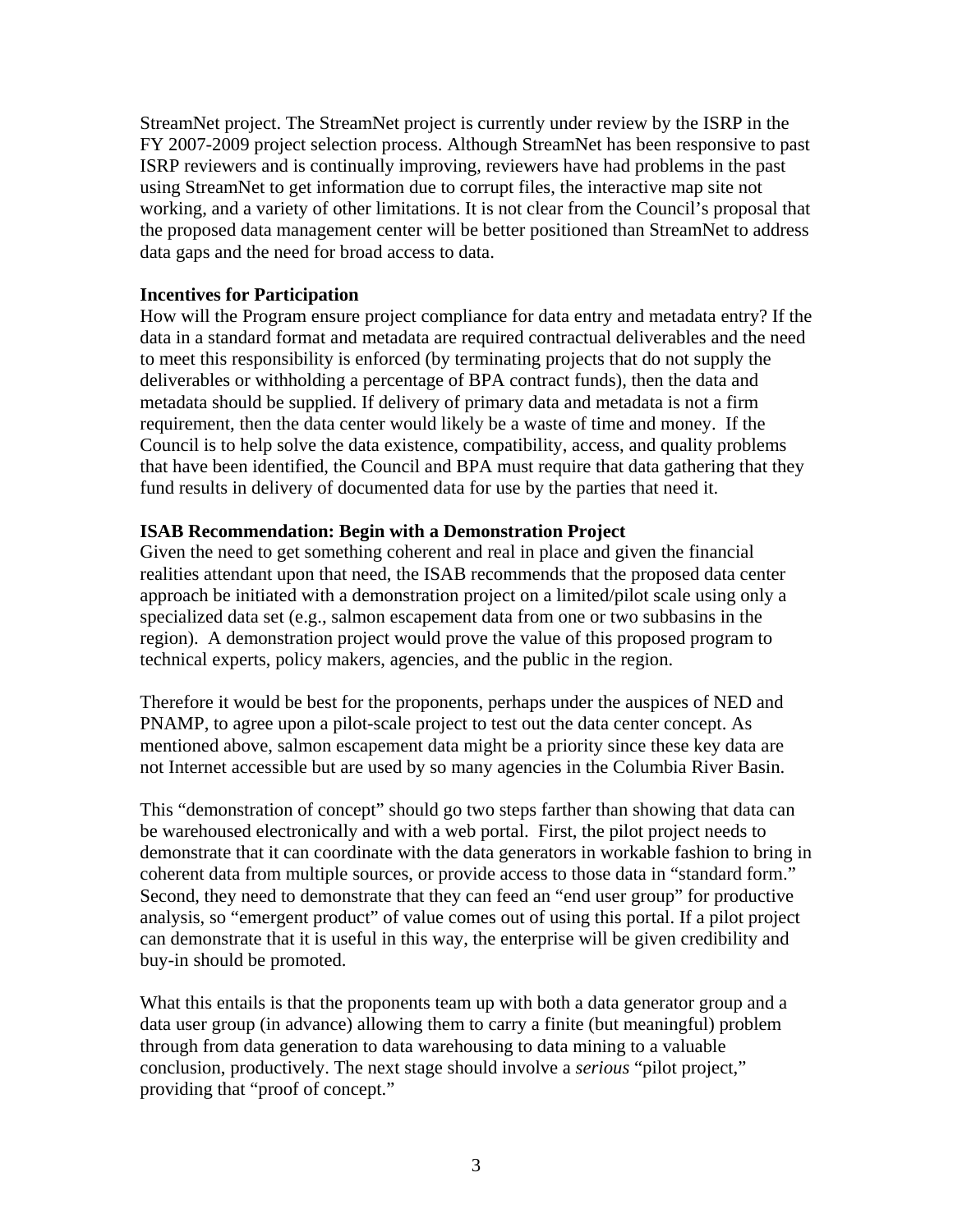Some elements and issues to consider in setting up a pilot project include:

- The proponents need to sit down with a set of willing players, people who are prepared to develop that pilot, choosing a meta-problem that needs serious attention, is circumscribable (not too many players, perhaps a dozen at most), and then plan it out, start to finish, from generation of the data to the "overview report."
- All players should be in the planning and execution loop from the outset, so that it goes off with a minimum of "hitches" and that at the end, the product is valuable for planning and for the data generators (so they will keep producing data and cooperating).
- What data are needed? Who has them? Before initiating the pilot project, the proponents should make sure the cooperation they need will be forthcoming. The proponents should show how the enterprise-level effort of the data center helps (without getting bogged down in a huge effort). The data should then be warehoused or portal-connected, making sure the "end user" has access (and commitment) to the product. This idea (a group figuring out what data are needed) responds to the ISRP's 2000 report comment that direction to seeing that NEEDED data are gathered and archived is an important and missing responsibility and to the call for some top-down leadership in addressing the problem by defining data needs. This approach also belongs as an element in the Council's developing M&E Plan, which should discuss and coordinate explicitly with any data warehouse functions.

To some extent, the current database center efforts at the Fish Passage Center and DART have operated at this level, and lessons from those projects could inform development of a pilot project.

#### **Specific Comments on the Proposed Four Primary Responsibilities**

1. Internet access – a process is required to develop the standard protocols "to ensure that data from different regions and from different sources are compatible." This task is relatively easy for data such as water quality which can measured with instruments but might be more difficult for ecological observations where some subjectivity can be involved (e.g. habitat description). Taxonomic issues such as changes in species names also need to be dealt with.

2. Data gaps – see above comment.

3. Data integrity – the oversight function is important but might be difficult to achieve if intrusion into agency data is required. A lot of goodwill might be needed.

4. Data standards - see also comments in 1 above. Some of this work may have been done already and the proposed data center would have to avoid duplication (e.g., EPA water quality standards, PNAMP beach seining protocols).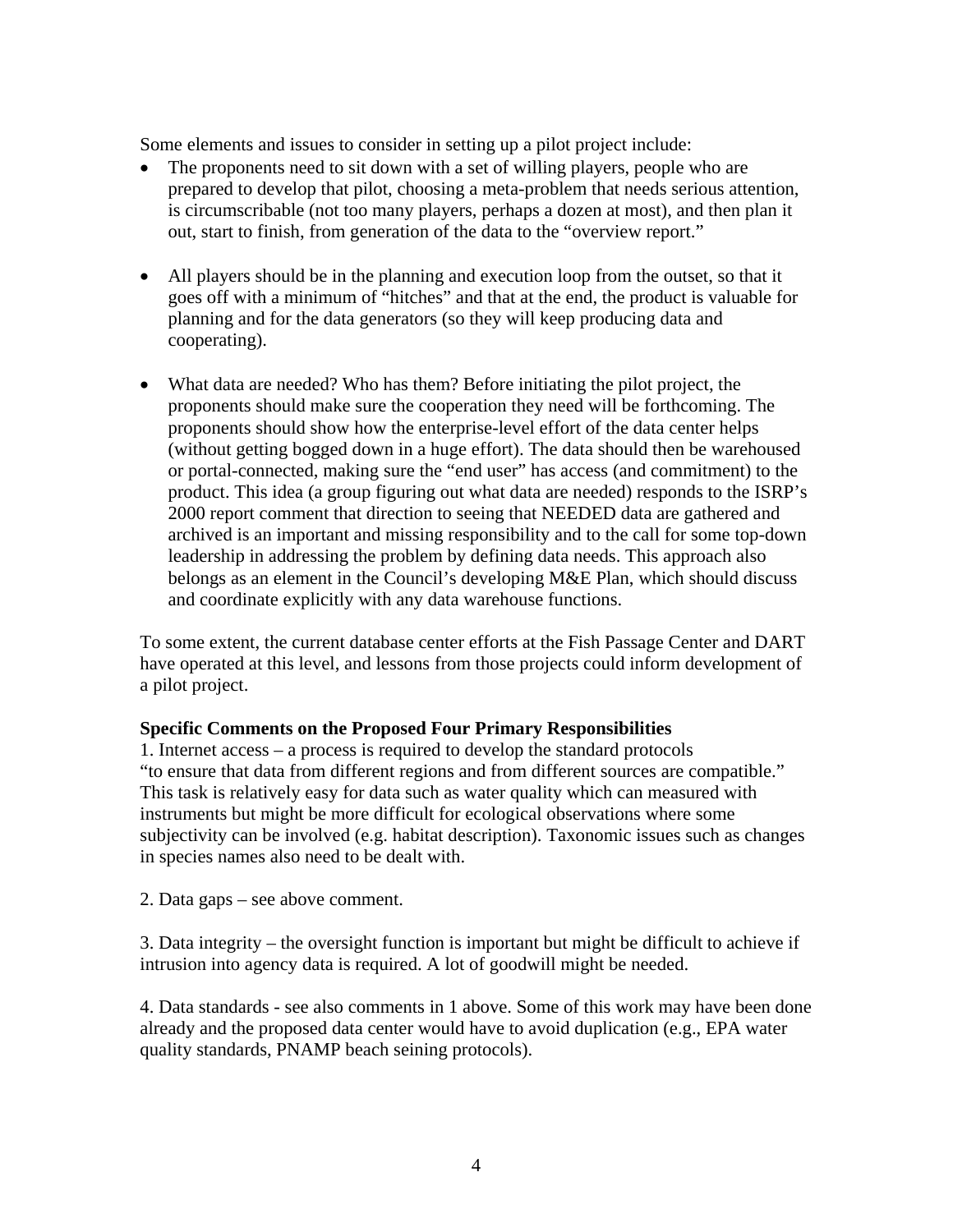## **Attachment 1: ISAB Suggested Edits on the Council's Proposal for a Columbia Basin Data Center**

Suggested ISAB edits are incorporated into the Council's proposal below in blue font and square brackets, e.g., [edit].

## **Columbia Basin Data Center**

4/24/06

# **The Vision**

The development of a Columbia Basin Data Center will provide extensive benefits for the entire region. It will provide a much needed outlet for comprehensive, high quality data that can be used by [federal, state, tribal and non-governmental] policy makers, technical experts and by the general public. It will also work with the Council and Bonneville to ensure that data gaps are filled, standard data protocols are followed, and data quality is maintained [to facilitate evaluation of the status and trends of fish stocks and habitats in the basin.]

### **Problem Statement**

In May 2000 the Independent Science Review Panel wrote a report on the inadequacies of the data system for Columbia Basin fish and wildlife. They noted that there were significant data gaps and significant inconsistencies in the way that data were collected and reported. They recommended a systematic approach to address a wide variety of tasks including an inventory of existing data, a survey of unmet data needs, proposals for filling data gaps, and development of standardized data collection and reporting protocols.

The Council's 2000 Fish and Wildlife Program addressed many of these same issues. The Program promoted the new vision that necessary data would be collected in a standardized fashion and made available through the Internet. First, the Program called for, "The Council to initiate a process for identifying data needs in the basin, surveying available data, and filling any data gaps." It was anticipated that the Council would adopt a set of standards that would then guide data collection. To this end the Program stated "The Council will initiate a process involving all interested parties in the region to establish guidelines appropriate for the collection and reporting of data in the Columbia River Basin." Pursuing this concept, the Program stated, "The methods and protocols used in data collection must be consistent with guidelines approved by the Council." Finally, all of this information needed some place to go, so the Program also stated, "The Council will initiate a process for establishing an Internet-based system for the efficient dissemination of data for the Columbia Basin."  $[p, 33]$ 

Many of the same problems first identified by the ISRP in 2000 persist today. There is no comprehensive data inventory available for the Columbia Basin that [facilitates syntheses and evaluation or] identifies data gaps, and no projects have been approved or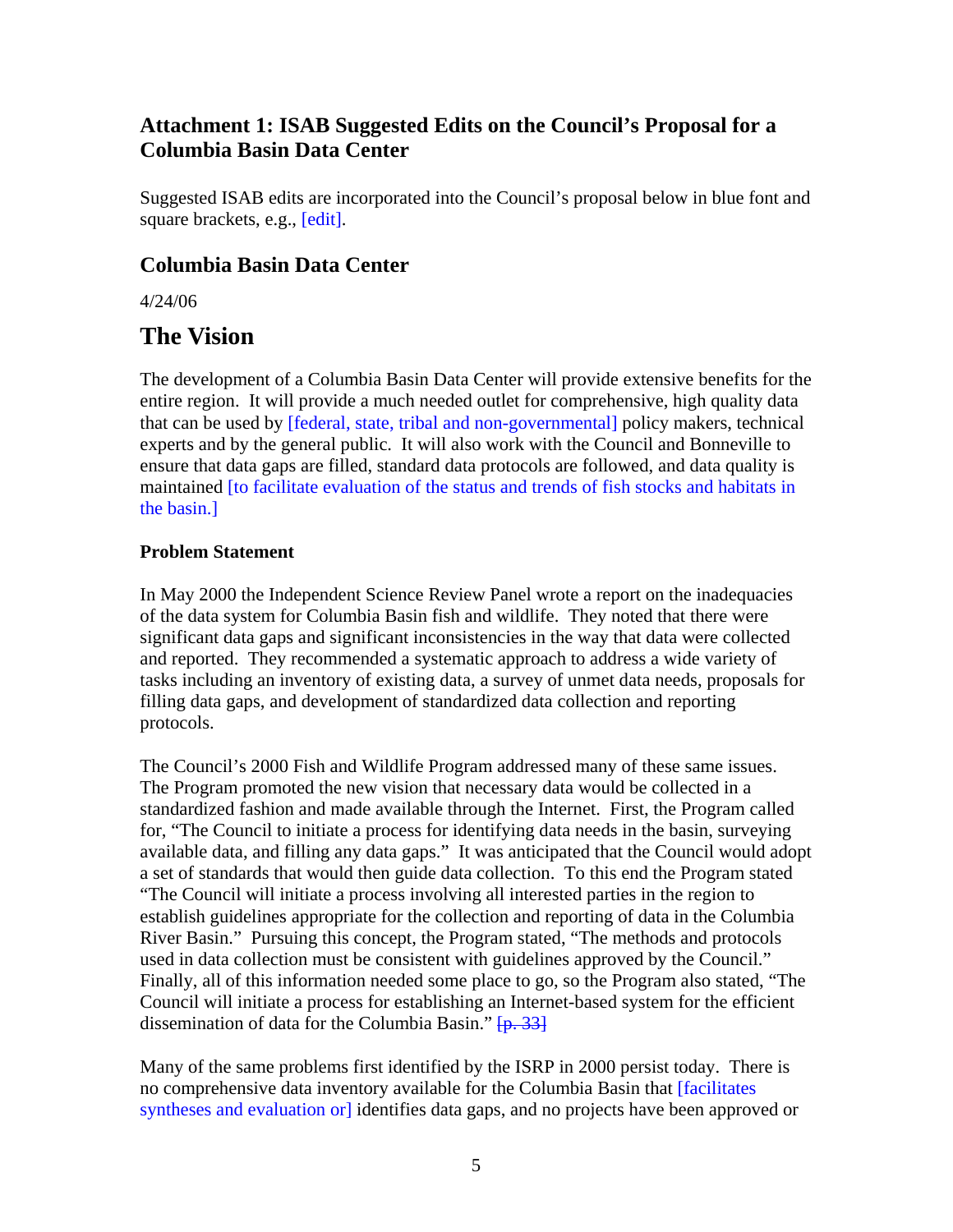even proposed to close those gaps. The Council has yet to approve guidelines for collecting or reporting data and there is still no Internet access for broad categories of Columbia Basin Data.

Through voluntary, collaborative efforts we have reaffirmed the problems identified in 2000 and verified a broad-based interest in resolving these problems. In particular the Northwest Environmental Data network has coordinated a broad variety of parties to work on these issues. The following proposal builds on those initiatives and moves us forward in resolving them.

# **The Proposal**

The current effort to resolve these issues has benefited from the broad representation of numerous agencies and tribes. It has, however, suffered from the absence of a single entity with the responsibility and resources to move forward. This entity, with the working title of the Columbia Basin Data Center would be charged with ensuring that important data necessary to understand the status [and trends] of fish and wildlife in the Council's program are adequate and available. The Data Center would not be responsible for collecting and compiling data. That function would remain the responsibilities of project sponsors and fish and wildlife managers. No analysis would take place at this Center. The Data Center would, however, be responsible for ensuring that the full array of important data--for hatcheries, harvest, hydro passage, and habitat--are available, reliable and adequately documented. The Data Center would work with the Council and Bonneville staff [and other agencies] to identify and remedy shortcomings in the current system.

The Data Center will have the following primary responsibilities:

1. Internet Access. It will be responsible for maintaining a high level web site that would serve as a portal for existing data. This site would be user friendly for policy leaders, technical experts and the general public. It would rely on standard protocols as necessary to ensure that data from different regions and from different sources are compatible. And it would offer sophisticated web based tools for graphing, mapping, and consolidating data.

2. Data Gaps. It will be responsible for conducting inventories of existing data and determining the existence of data gaps. It would be their responsibility, in consultation with various entities in the region, to facilitate approaches that would resolve gaps. Unresolved data gaps and proposals to resolve them would be reported to the Council and BPA.

3. Data Integrity. It will provide oversight over data quality, ensuring the integrity of the data. It will do this by periodically reviewing the procedures used by different entities to assure data quality.